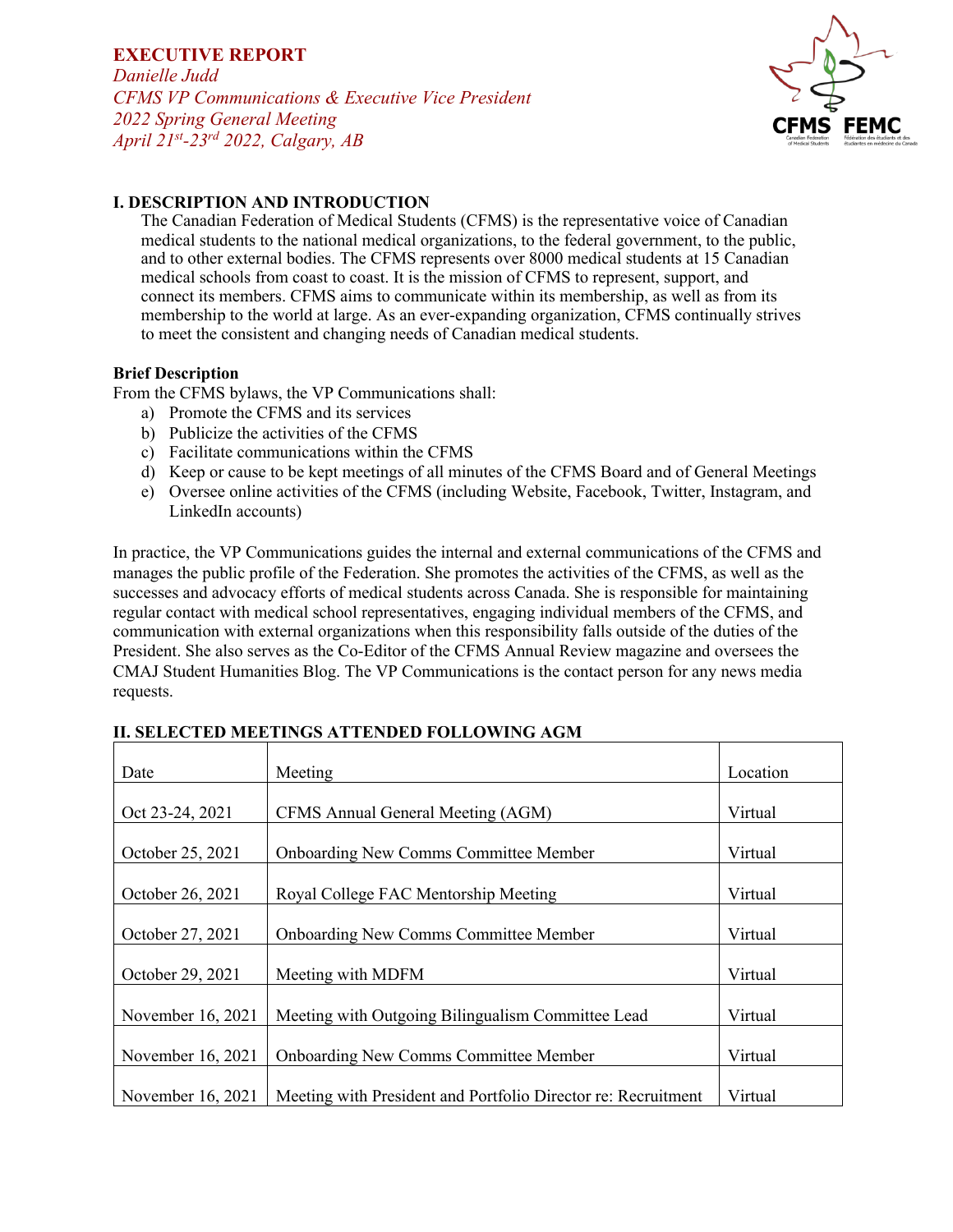*Danielle Judd CFMS VP Communications & Executive Vice President 2022 Spring General Meeting April 21st-23rd 2022, Calgary, AB*



| November 16, 2021 | <b>Onboarding New Comms Committee Member</b>               | Virtual |
|-------------------|------------------------------------------------------------|---------|
| November 17, 2021 | <b>Onboarding New Comms Committee Member</b>               | Virtual |
| November 17, 2021 | <b>Onboarding New Comms Committee Member</b>               | Virtual |
| November 18, 2021 | Meeting with PTMA Liaison (OMA)                            | Virtual |
| November 18, 2021 | Meeting with CANPREPP                                      | Virtual |
| November 18, 2021 | <b>Onboarding Podcast Coordinators</b>                     | Virtual |
| November 18, 2021 | <b>Onboarding New Comms Committee Member</b>               | Virtual |
| November 19, 2021 | <b>Onboarding New Comms Committee Member</b>               | Virtual |
| November 19, 2021 | <b>Onboarding New Comms Committee Member</b>               | Virtual |
| November 20, 2021 | <b>CFMS Board Meeting</b>                                  | Virtual |
| November 24, 2021 | <b>AFMC Specialty Education Meeting</b>                    | Virtual |
| November 25, 2021 | <b>Comms Committee Meeting</b>                             | Virtual |
| November 26, 2021 | CaRMS Member's Annual Meeting                              | Virtual |
| November 29, 2021 | Royal College Specialty Café Meeting                       | Virtual |
| December 7, 2021  | Royal College Fellowship Affairs Committee (FAC) Meeting   | Virtual |
| December 12, 2021 | CFMS Reps Round Table (RRT) Meeting                        | Virtual |
| December 15, 2022 | Meeting with new Quebec Regional Director re: Bilingualism | Virtual |
| December 23, 2021 | Press Interview w/ President                               | Virtual |
| January 3, 2022   | Meeting with WRD and ORD re: Education Recruitment         | Virtual |
| January 5, 2022   | Meeting with ORD re: Dir of Education/ Ed Portfolio        | Virtual |
| January 6, 2022   | Meeting with VPF re: Portfolio Budget                      | Virtual |
| January 6, 2022   | Meeting with ARD re: Recruitment                           | Virtual |
| January 7, 2022   | Meeting with ARD re: Recruitment                           | Virtual |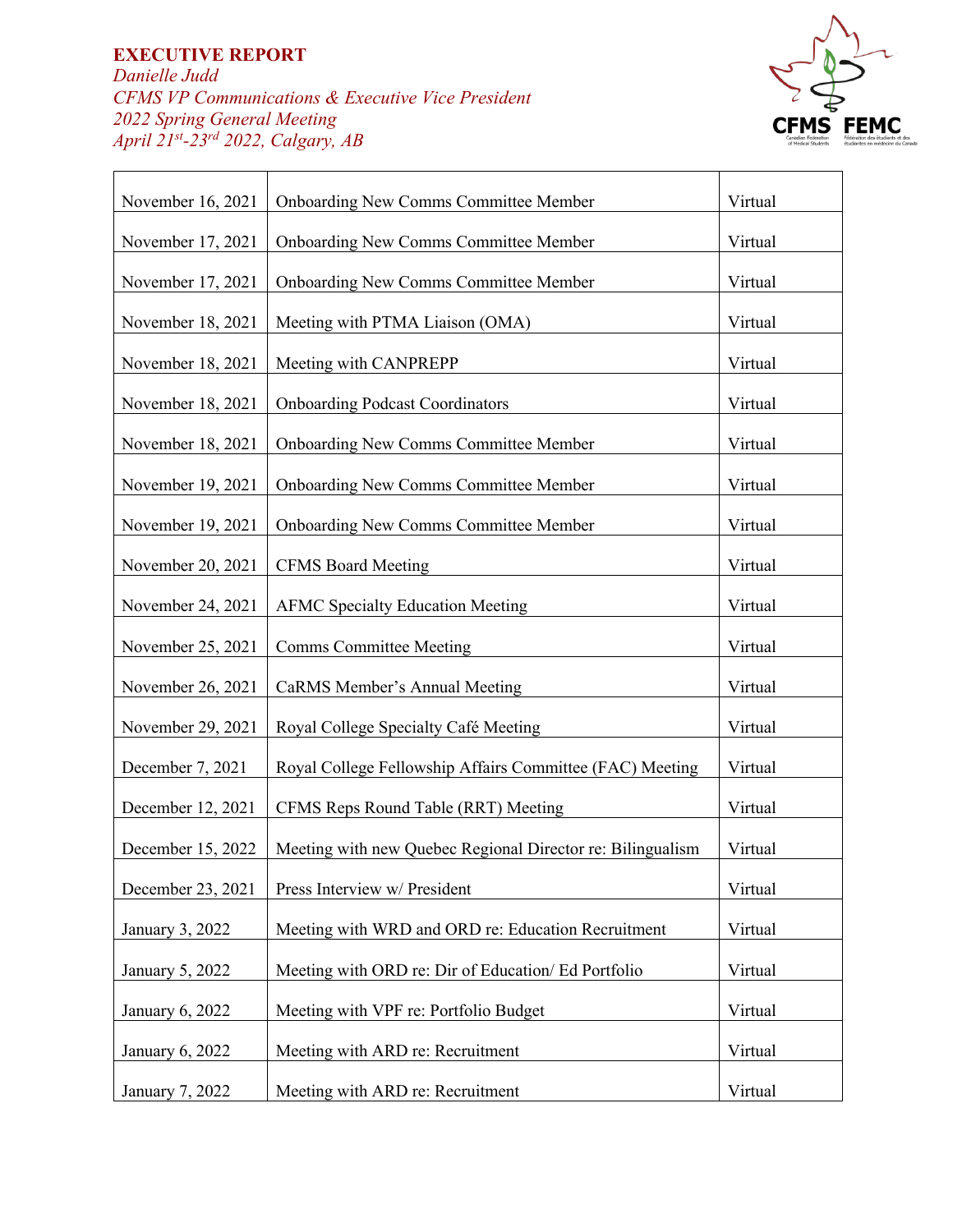*Danielle Judd CFMS VP Communications & Executive Vice President 2022 Spring General Meeting April 21st-23rd 2022, Calgary, AB*



| January 7, 2022   | Meeting with Dir of Global Health re: Recruitment          | Virtual |
|-------------------|------------------------------------------------------------|---------|
| January 13, 2022  | Meeting with Evaluator (Gov of Canada) on Loan Forgiveness | Virtual |
| January 13, 2022  | Meeting with Canadian Medical Hall of Fame                 | Virtual |
| January 14, 2022  | Meeting with General Manager                               | Virtual |
| January 14, 2022  | Meeting with The Rounds w/ General Manager                 | Virtual |
| January 15, 2022  | CFMS Reps Round Table (RRT) Meeting                        | Virtual |
| January 16, 2021  | <b>CFMS Board Meeting</b>                                  | Virtual |
| January 21, 2022  | Media Interview for Journal                                | Virtual |
| January 23, 2022  | Govt Affairs Round Table (GART) Meeting                    | Virtual |
| February 2, 2022  | Meeting with ORD/ Dir of Education                         | Virtual |
| February 3, 2022  | Meeting with Past President                                | Virtual |
| February 4, 2022  | Meeting with Victoria                                      | Virtual |
| February 6, 2022  | <b>CFMS Board Meeting</b>                                  | Virtual |
| February 10, 2022 | CFMS SGM Planning Meeting #1                               | Virtual |
| February 10, 2022 | Meeting with GA-CC                                         | Virtual |
| February 13, 2022 | CFMS Reps Round Table (RRT) Meeting                        | Virtual |
| February 15, 2022 | Meeting with General Manager                               | Virtual |
| February 20, 2022 | Panel for MacEwan Sciences Club                            | Virtual |
| February 24, 2022 | Meeting with QRD and General Manager re: Bilingualism      | Virtual |
| February 25, 2022 | Meeting with General Manager and IT Staff                  | Virtual |
| February 26, 2022 | Meeting with Governance Committee (P, PP, Dir GAs)         | Virtual |
| February 27, 2022 | <b>CFMS Board Meeting</b>                                  | Virtual |
| March 2, 2022     | CFMS SGM Planning Meeting #2                               | Virtual |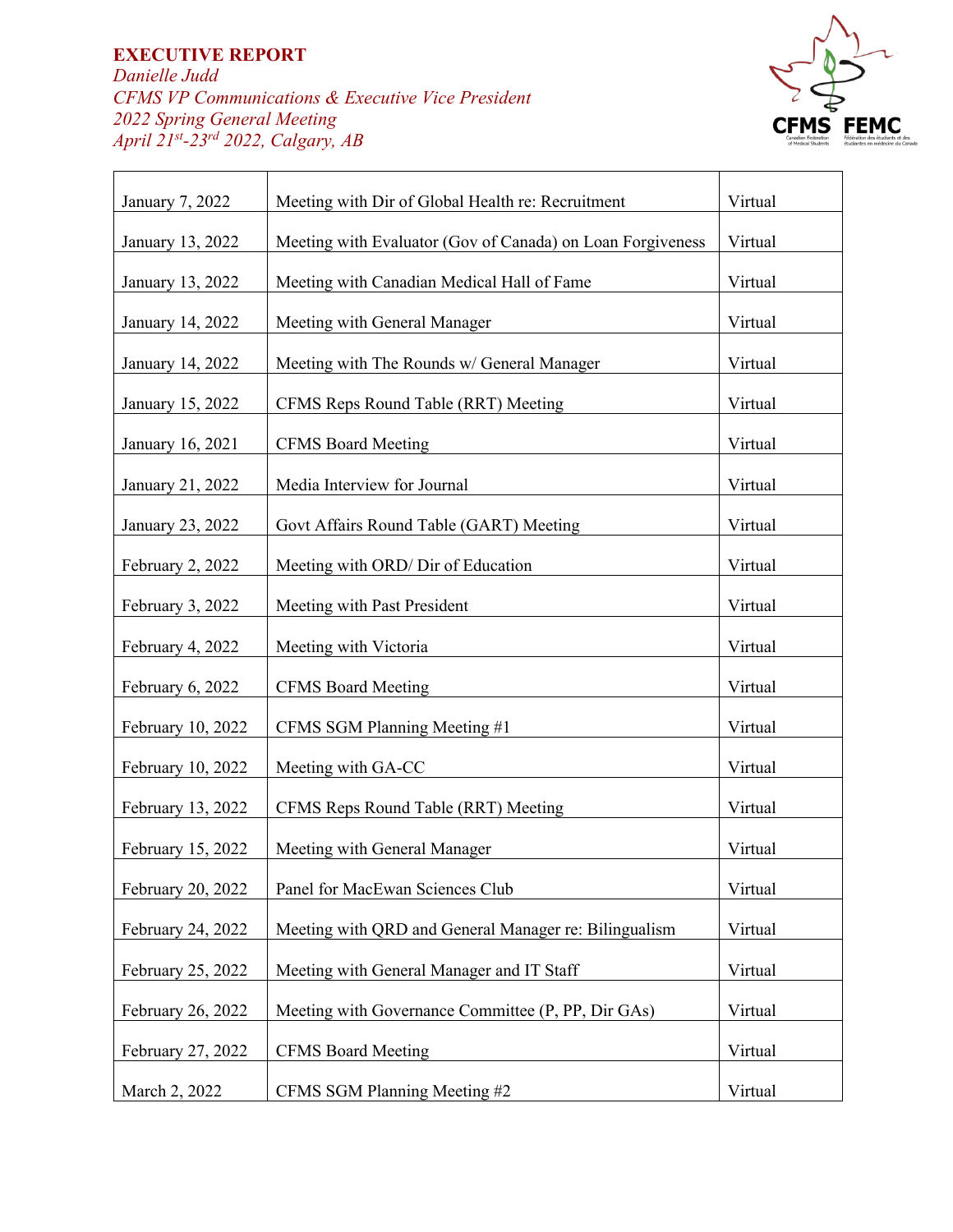$\overline{\Gamma}$ 

*Danielle Judd CFMS VP Communications & Executive Vice President 2022 Spring General Meeting April 21st-23rd 2022, Calgary, AB*

Τ



| March 7, 2022     | <b>SGM Registration Meeting w/ Staff</b>                   | Virtual     |
|-------------------|------------------------------------------------------------|-------------|
| March 7, 2022     | Meeting with Dir Gas re: CMHF Presentation                 | Virtual     |
| March 8, 2022     | Meeting with Dir Gas re: CMHF Presentation                 | Virtual     |
| March 9, 2022     | <b>CMHF Discovery Days Presentation</b>                    | Virtual     |
| March 13, 2022    | CFMS Reps Round Table (RRT) Meeting                        | Virtual     |
| March 18, 2022    | Meeting with General Manager                               | Virtual     |
| March 22, 2022    | Meeting with Evaluator (Gov of Canada) on Loan Forgiveness | Virtual     |
| March 25-27, 2022 | CFMS Winter Board Meeting (In-person)                      | Ottawa, ON  |
| March 30, 2022    | Meeting with The Rounds w/ General Manager                 | Virtual     |
| March 31, 2022    | Meeting with PTMA Liaison (OMA)                            | Virtual     |
| April 1, 2022     | Meeting with QRD                                           | Virtual     |
| April 1, 2022     | Meeting with CFMS Monthly Editor                           | Virtual     |
| April 2, 2022     | FNDoA Planning Meeting                                     | Virtual     |
| April 3, 2022     | Meeting with Ed-CC                                         | Virtual     |
| April 3, 2022     | FNDoA Meeting/GA-RT                                        | Virtual     |
| April 4, 2022     | CFMS SGM Planning Meeting #3                               | Virtual     |
| April 21-23, 2022 | <b>CFMS Spring General Meeting</b>                         | Calgary, AB |
| April 24-26, 2022 | Canadian Conference on Medical Education                   | Calgary, AB |

#### **III. ACTIVITIES OF THE VP COMMUNICATIONS**

#### **1. Information Technologies**

- o Worked with the new IT staff member and General Manager to develop a plan to make updates and changes to the website, including:
	- o New home page
	- o Integration of the new logo and brand colours (to be revealed at SGM)
	- o Simpler portfolio pages that will be easily maintained
	- o New contact information page that will be easily maintained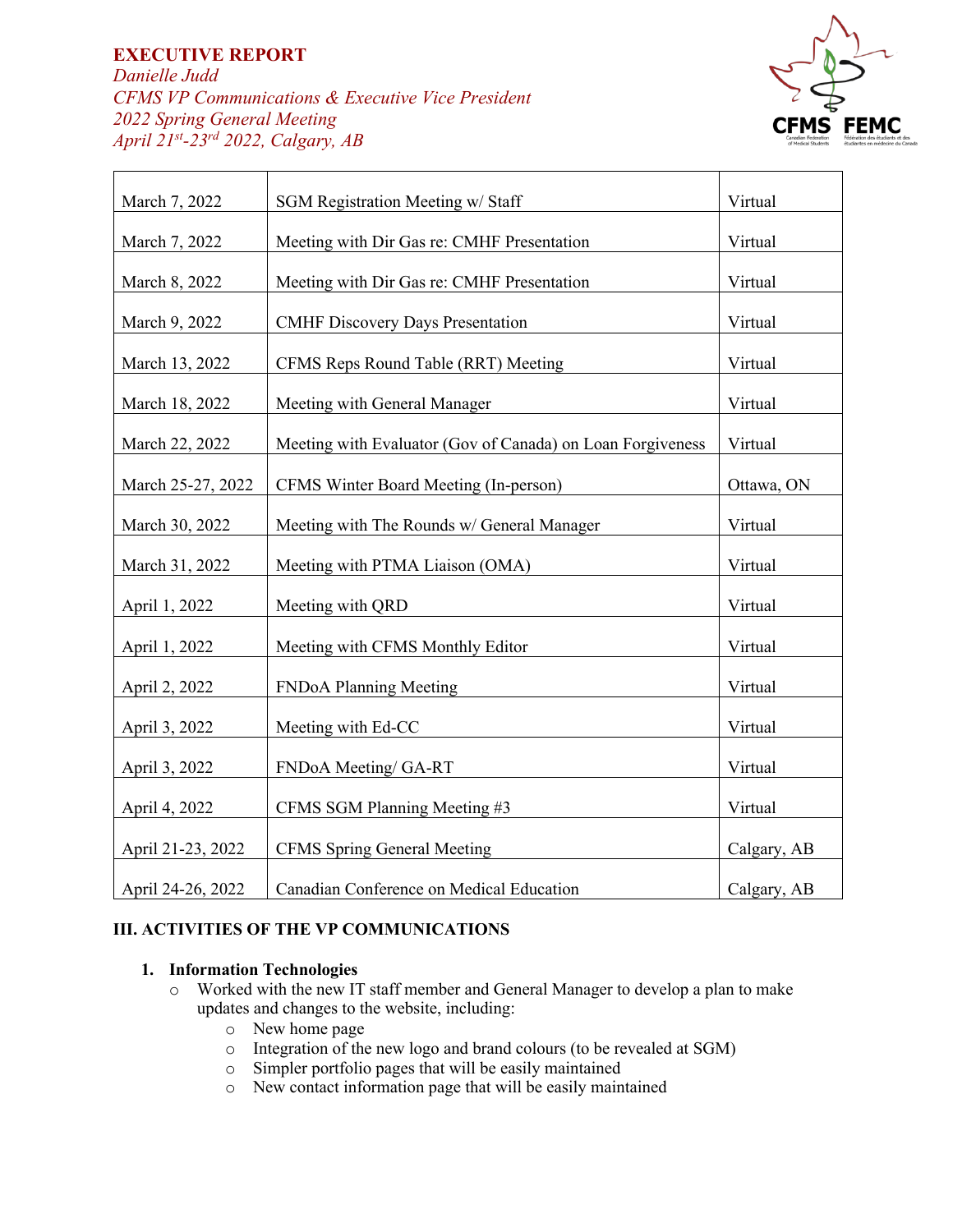*Danielle Judd CFMS VP Communications & Executive Vice President 2022 Spring General Meeting April 21st-23rd 2022, Calgary, AB*



- o Integration of a Google Calendar which will be updated with CFMS events and opportunities throughout the year
- o Worked with the Portfolio Directors with the support of the Regional Directors on developing content changes for each of the portfolio pages, which will be completed over the summer months with the support of the IT staff
- o Worked with the General Manager and Quebec Regional Director on developing a second contract for a bilingual IT student who will aid in the updating of the French side of the website as we update the English side
- o NOIT roles remained unfilled and were reassessed decision was made to dissolve the positions and replace with NO-Comms positions (2) which will work with the Portfolio Directors in a similar manner to the current Comms Coordinators and take over some of the responsibilities previously held by the NOITs, including but not limited to:
	- o Aiding in the development and maintenance of guidelines for the use of the members of each Portfolio regarding the Communications Portfolio processes and timelines, including but not limited to graphic design requests, branding, translation of content, and CFMS Monthly and RRT updates
	- o Working with the VP Communications, General Manager, Administrative Assistant, and IT support staff to keep the website up to date

### **2. Social Media Engagement**

- o Growth on all platforms, especially Instagram and Twitter
- o Began to collaborate with partners who expressed interest in engagement contests to offer great prizes, continue to build our relationship with our sponsors, and find meaningful ways to engage our audience
	- o MDFM Collaborated on an interview contest, which Communications collaborated with Education on
- o EDI Mondays, Takeover Tuesdays, Podcast Wednesdays, and Feature Fridays
	- o Started to engage partners with Takeover Tuesdays (CANPREPP, PTMAs)
- o Started to develop social media calendar to be used by Comms Coordinators in each portfolio – will be managed by NO-Comms in future years
- o Successfully ran a logo contest on social media where students had the opportunity to submit a design to be voted on as the new CFMS logo (winner to be revealed at SGM)
- o Worked with the General Manager to find ways to promote partners on social media and integrate a social media strategy into more partnership contracts in order to reach students on a relevant platform and offer resources while bringing in sponsorship funding

### **3. Communications Committee**

- o Developed new NO-Comms roles for Spring 2022 Recruitment, as mentioned earlier, which will aid in easing the workload of the VPC in future years while working to help coordinate the media and communications for each of the portfolios
- o Social media:
	- o Worked with the Comms Coordinators in each portfolio to coordinate and develop content specific to each portfolio (Education, Government Affairs, Student Affairs, Global Health)
		- i. Education: in collaboration with the Education portfolio and Interim Dir of Education, developed the CFMatcheS accounts for Match specific content and worked to put out videos and infographics on the Match, especially pertaining to resources for unmatched Canadian Medical Graduates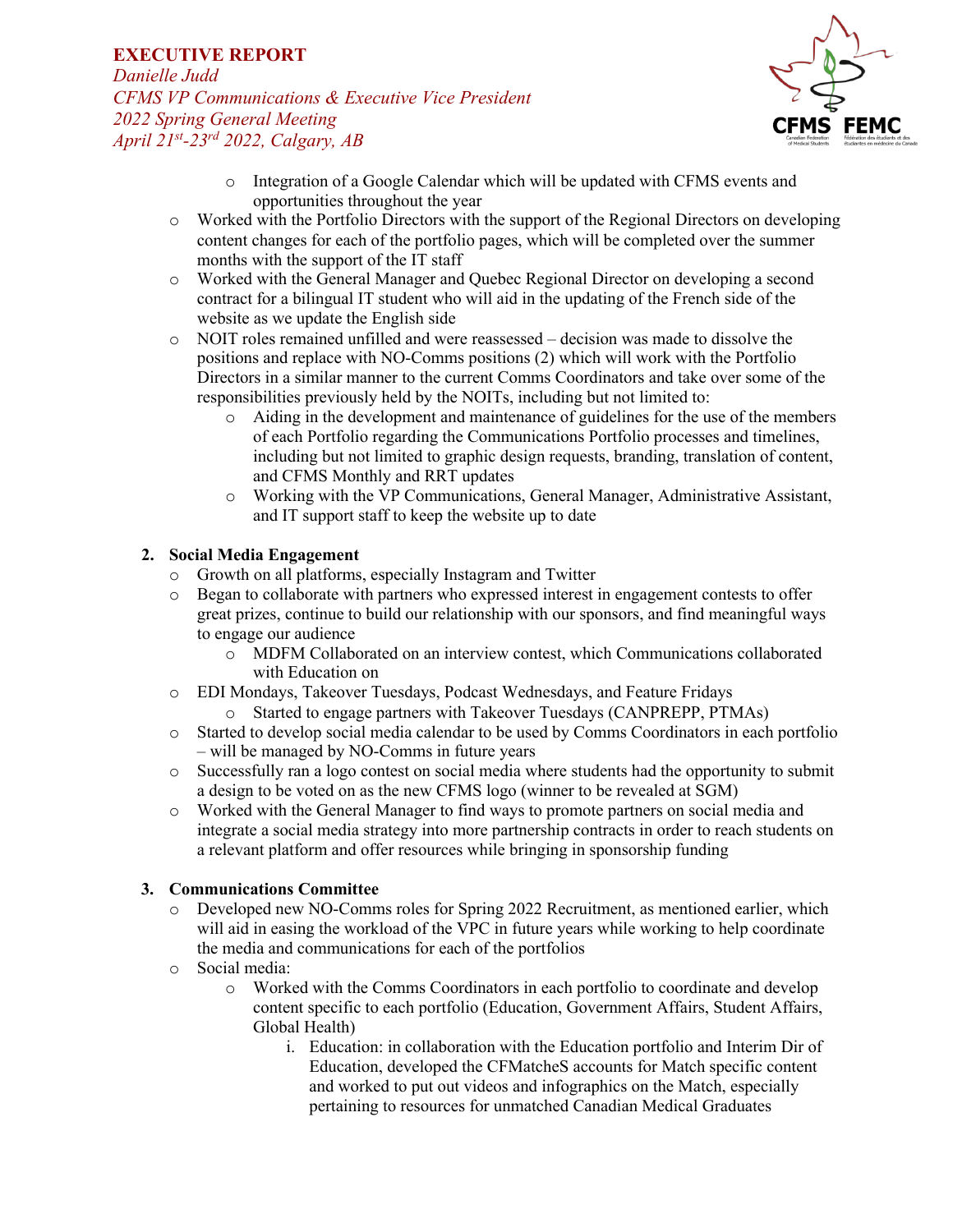*Danielle Judd CFMS VP Communications & Executive Vice President 2022 Spring General Meeting April 21st-23rd 2022, Calgary, AB*



- ii. Government Affairs: in collaboration with the Government Affairs portfolio and Dir of Government Affairs, developed and promoted monthly updates in multimedia format, developed promotional content for events such as FNDoA, developed infographics with sub-committees such as the Rapid Response Taskforce
- iii. Student Affairs: in collaboration with the Student Affairs portfolio and Dir of Student Affairs, promoted advertising materials for initiatives such as Culture Changes Campaign, Leadership Awards, and Safe Spaces
- iv. Global Health: in collaboration with the Global Health portfolio and Dir of Global Health, developed and promoted content pertaining to local, national and international global health events and opportunities open to students
- o Worked with the Graphic Designers to develop promotional content for organization wide initiatives and opportunities, such as SIGS, SGM, elections, the logo contest, and more
- o CFMS Monthly: worked with the CFMS Monthly editor to put together the newsletter released the first Monday of every month, worked with partner organizations to gather submissions, worked with the editor to clean up the subscription form and listserv, and developed a French subscription link and released the first French version of the CFMS Monthly (Le mensuel FEMC) in April
- $\circ$  Graphic Design: recruited and onboarded 2 new graphic designers, worked with the designers to develop a submission form and designs for organization wide events as well as some portfolio specific events and initiatives
- o Podcasts: worked to recruit and onboard new Podcast leads, and began developing ideas for a new EDI Podcast; worked to promote CFMS and partner podcasts while rebuilding the podcast portion of the portfolio and organization; put the podcast links on the website

### **4. Member Engagement**

- o Reps Round Table: attended RRT alongside the Comms Attaché, Atlantic Regional Director, who chaired the meetings and engaged with reps; shared bi-weekly CFMS updates that could be posted or emailed out to the student body
- o CFMS Monthly: worked with the CFMS Monthly Editor to improve engagement through a user-friendly layout, including the development of a CFMS Portfolio section, CFMS organization section and so on; developed a French CFMS Monthly newsletter as noted previously
- $\circ$  Bilingualism Committee: recruited new members for the Bilingualism Committee (BC) and worked with the newly appointed QRD beginning in December to transition in a new lead
	- o Defined new project ideas as well as current priorities alongside the QRD, BC Lead, and BC as well as CFMS Reps from schools with Francophone students, such as developing a French version of the CFMS Monthly and updating the website
	- o Worked with the Portfolio Directors and Comms Coordinators to establish updates and communications in both English and French

### **5. External Partner Engagement**

- o Worked with external partners on transitioning away from the annual review and providing options for advertisement that is relevant to our audience, such as social media
- o Worked with General Manager and Administrative Assistant on securing sponsorships and maintaining partner contracts
	- o Worked with the General Manager to establish a partnership with The Rounds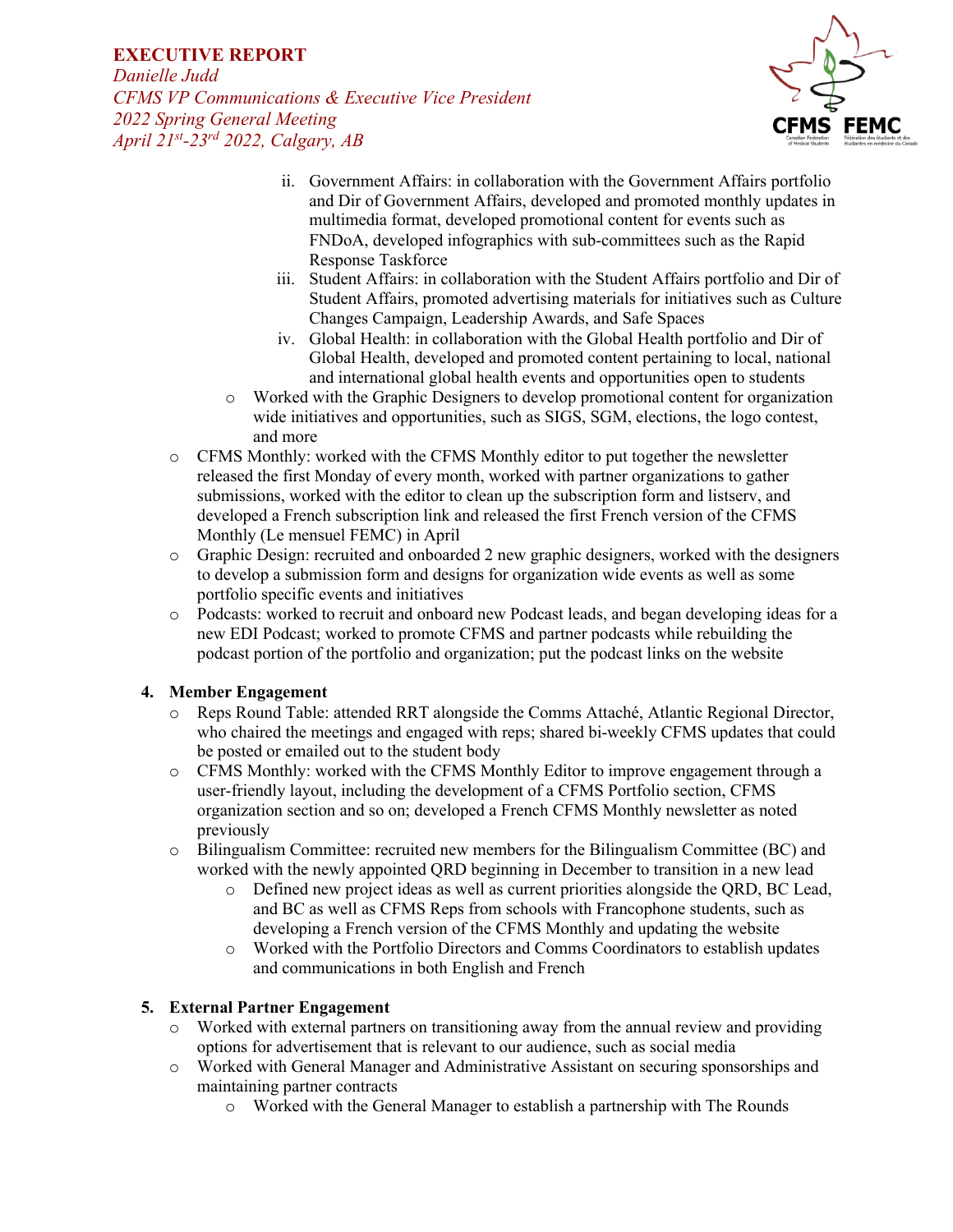*Danielle Judd CFMS VP Communications & Executive Vice President 2022 Spring General Meeting April 21st-23rd 2022, Calgary, AB*



- o Worked with external partners alongside other relevant board members and staff, for example:
	- o PTMAs alongside the Regional Directors
	- o MDFM alongside the Director of Education and Director of Student Affairs
- o Ensured that content advertised is as useful to membership as possible (i.e. CANPREPP resource from AFMC, questions students are asking about CaRMS and sharing Specialty Café podcasts from the Royal College)
- o Worked with the Dir of Government Affairs to develop a partnership with the UNESCO Chair in Bioethics Students Association International in order to allow members access to discounted courses and international Bioethics opportunities in medical education

### **6. External Committees**

o Sitting on the Royal College Fellowship Affairs Committee and assisting in filling in as needed on various education committees

## **7. Other**

- o Serving as the Vice-President Executive and as such:
	- o Serve on the Governance Committee to develop and review policy documents
	- o Attend meetings and took meetings with the press as appointed by the President
	- o Worked with the executive team on overall organizational strategic planning and the planning of events
- o Seasonal Recruitment:
	- o Worked with the Communications Attaché, the Atlantic Regional Director (ARD), to coordinate the Winter Recruitment for all portfolios
	- $\circ$  Working on coordinating the Spring Recruitment, which will go out shortly after SGM

### **IV. FUTURE PLANS & ACTION ITEMS**

- o Complete website updates alongside the Portfolio Directors and IT staff
- o Work with the QRD and staff to recruit a second IT staffer who is bilingual
- o Complete Spring Recruitment alongside the ARD, and recruit new Communications Committee members including 2 National Officers of Communications
- o Attend and coordinate large scale media presence at Follow-Up National Day of Action on May 7th-9<sup>th</sup> in Ottawa, ON
- o Continue to develop systems and tools to make the Communications Portfolio more manageable for the incoming VP
- o Transition in the new VP Communications and work alongside them throughout the summer to set up a team and working plan for communications
- o Work with the executive team and board on utilizing staff and establishing gaps that staff can play a role in filling so that the organization's media presence is sustainable and the VP Communications role does not result in burnout
- o Establish a sustainable working plan and set out goals with the CFMS Podcasts team
- o Engage Francophone students in real time on social media by having bilingual students on social media support team
- o Launch the new logo and branding and develop new templates for board presentations, policy documents and reports
- o Work with the Governance Committee and Executive Team on the implementation of policy and reporting methods to promote transparency